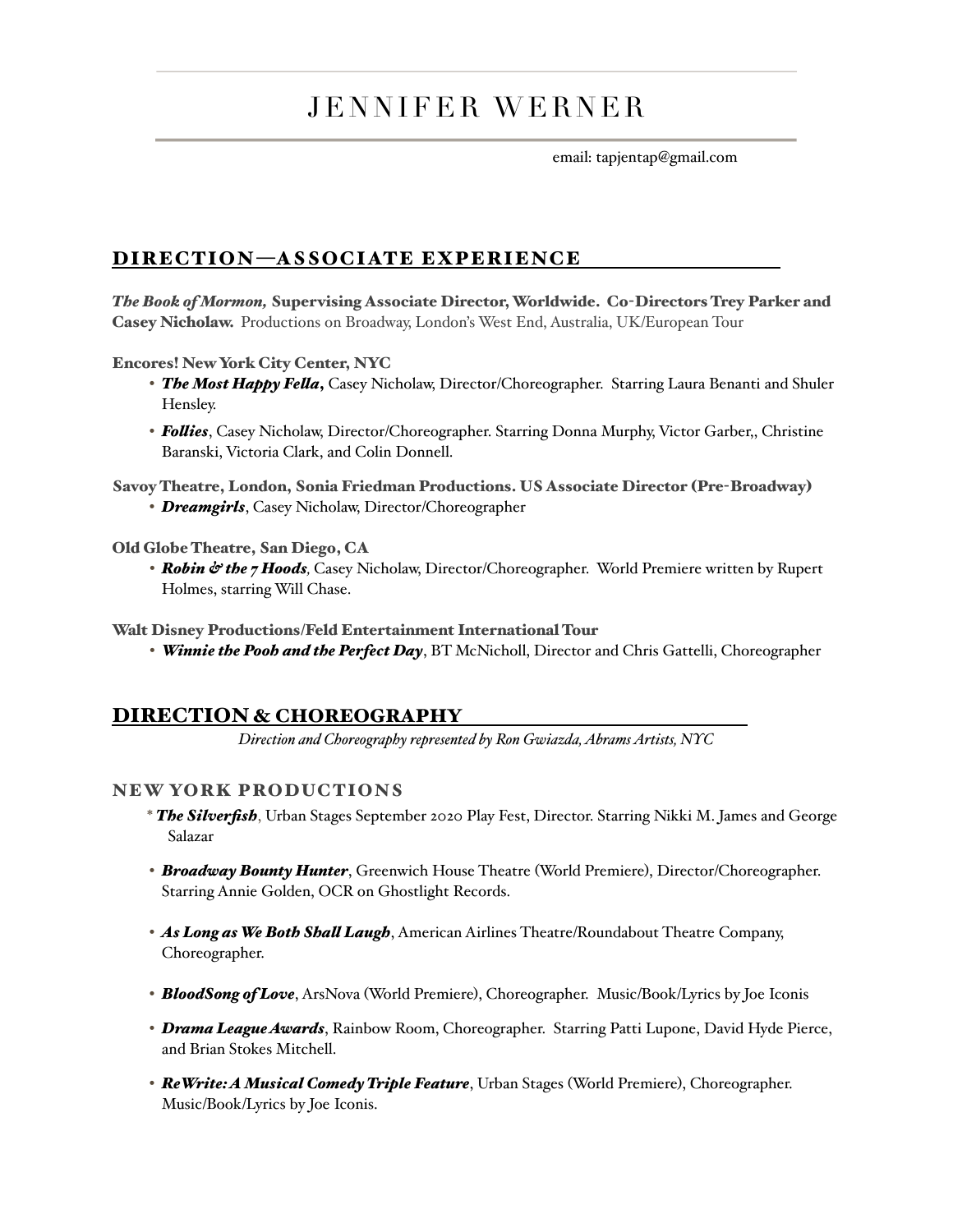- *The Plant That Ate Dirty Socks*, Theatreworks USA/Lucille Lortel Theatre (World Premiere), Choreographer. Music/Book/Lyrics by Joe Iconis
- *The Black Suits*, The Public Theatre/SPF, Choreographer. Book by Joe Iconis and Robert Maddock; Music/Lyrics by Joe Iconis, starring Krysta Rodriguez and Jason Tam.
- *Things To Ruin: The Songs of Joe Iconis*, Second Stage, The Zipper, Le Poisson Rouge, Choreographer. Music/Lyrics by Joe Iconis

### REGIONAL AND INTERNATIONAL THEATRE

#### *Cabaret, Worldwide Re-Staging*

• US National Tour, NetWorks Productions, Choreography Re-Staging. International Production, Theatre Marigny, Paris. Also productions at Ogunquit, Worcester, and Maltz Jupiter Theaters. Original Co-Directors Sam Mendes and Rob Marshall, Choreographer Rob Marshall.

#### Kirk Douglas Theatre, Center Theatre Group, Los Angeles, CA

• *The Black Suits*, Choreographer. Book/Music/Lyrics by Joe Iconis, starring Annie Golden and Will Roland

#### Maltz Jupiter Theatre, Jupiter, FL

- *The Mystery of Edwin Drood*, Director/Choreographer
- *The Wiz*, Choreographer
- *Cabaret*, Choreographer

#### North Carolina Theatre, Raleigh, NC

- *Spamalot*, Director/Choreographer. Starring Jeff McCarthy.
- *The Little Mermaid*, Director/Choreographer.
- *Phantom*, Choreographer. Book by Arthur Kopek, Music/Lyrics by Maury Yeston.
- *Cabaret*, Choreographer. Starring Deborah Gibson.

#### Ogunquit Playhouse, Ogunquit, ME

• *My Fair Lady*, Choreographer. Starring Jefferson Mays

Engeman Theatre, Northport, NY

• *It's a Wonderful Life*, Choreographer.

Casa Manana Theater, Ft. Worth, TX

• *Hello, Dolly!*, Director/Choreographer.

## TELEVISION & SPECIAL EVENTS

- *ABC Upfronts*, Avery Fisher Hall, NYC. *ABC International Upfronts*, Burbank, CA. Choreographer. Starring Salma Hayak, Rebecca Romijn, Vanessa Williams, Michael Urie, America Ferrera
- *NFL Monday Night Football National Commercials,* Choreographer. Curious Productions, NYC.
- *The Unbreakable Kimmy Schmidt*, Associate Choreographer. By Tina Fey and Robert Carlock, **Netflix**